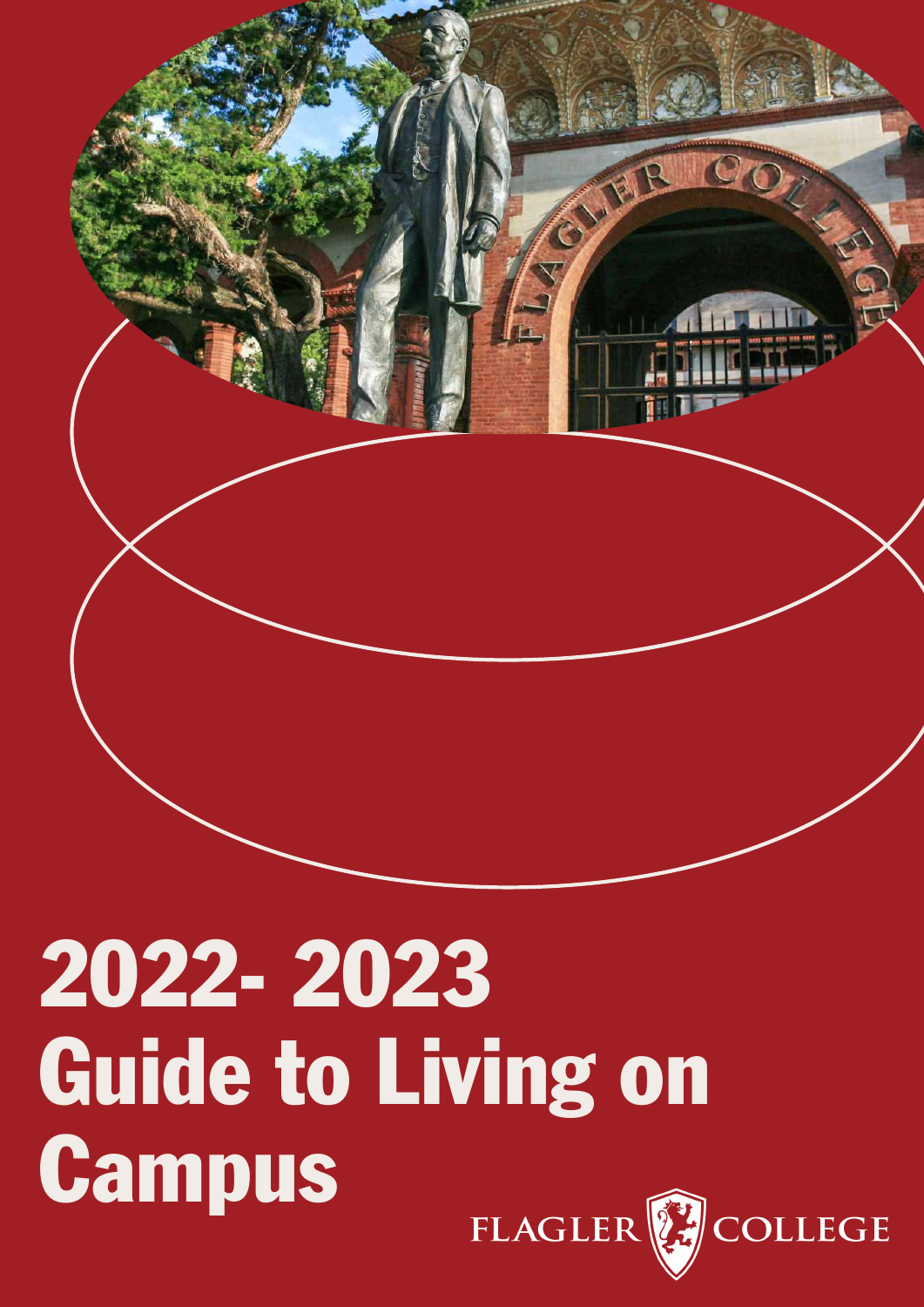# Table of Contents

| 01 | <b>WHY LIVE ON CAMPUS</b> |
|----|---------------------------|
| 02 | <b>CEDAR AND LEWIS</b>    |
| 03 | <b>ABARE AND FEC</b>      |
| 04 | <b>PONCE</b>              |
| 05 | <b>OUR TEAM</b>           |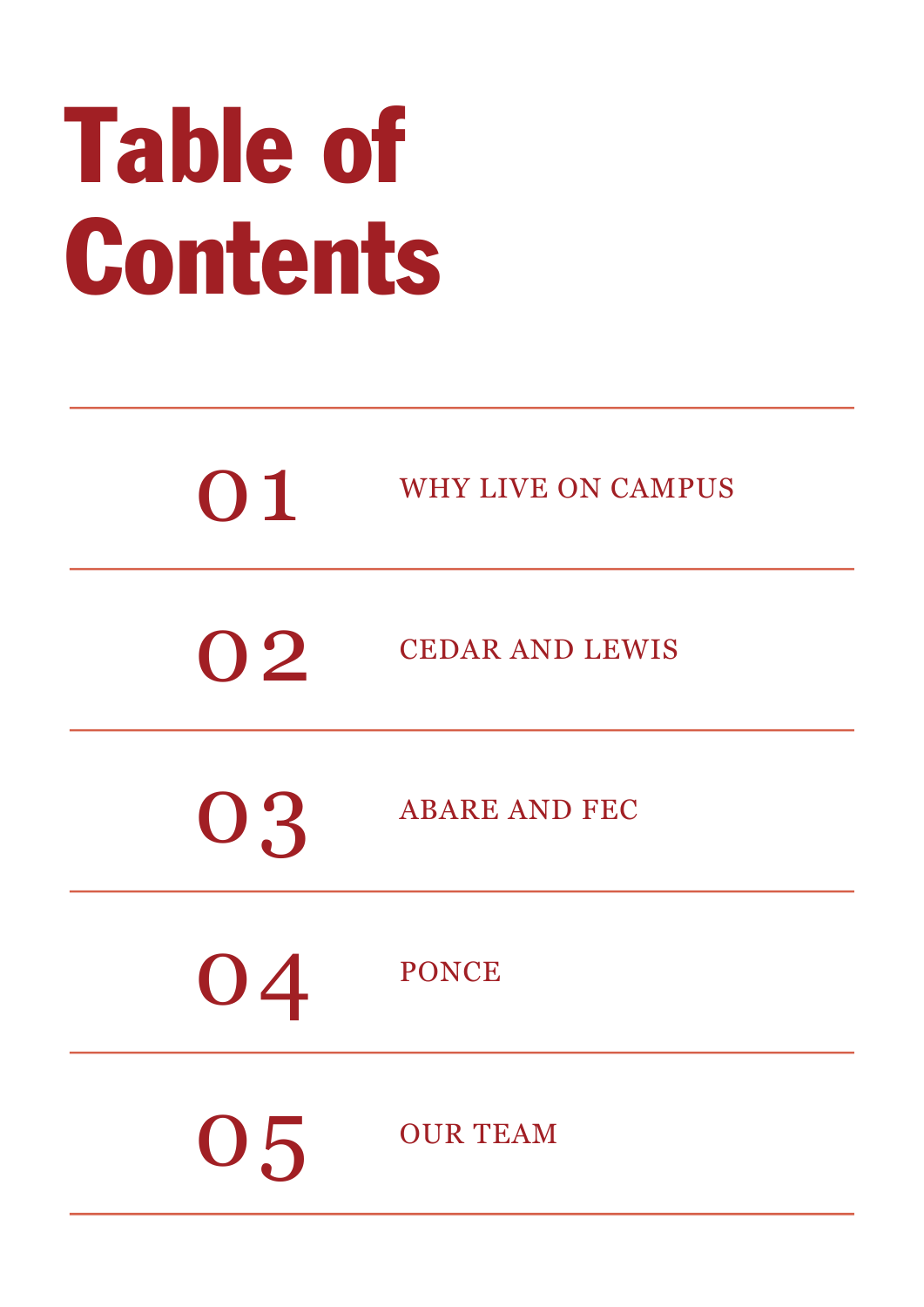### WHY YOU SHOULD LIVE ON CAMPUS

There's something about St. Augustine, a city named by Coastal Living as one of America's "Happiest Seaside Towns."

If you're living on campus you can't get any closer to student life. Flagler's five [residence](https://www.flagler.edu/student-life/living-on-campus/residence-halls/) halls offer you an opportunity to be a short walk from popular downtown eateries, social spots and classes.



The Office of Residence Life is committed to ensuring that your education expands beyond what you learn in the classroom. Through programming, learn-based practices, and supportive staff and neighbors, residents will be able to build a home that is a part of their larger holistic education at Flagler College.

The residence halls are designed so that residents can grow as both an individual and as a community. Residents will live within one of our five residence halls and will live and create a community with students from varying identities, backgrounds, personalities, educational interests, religions/faiths, and geographic locations.

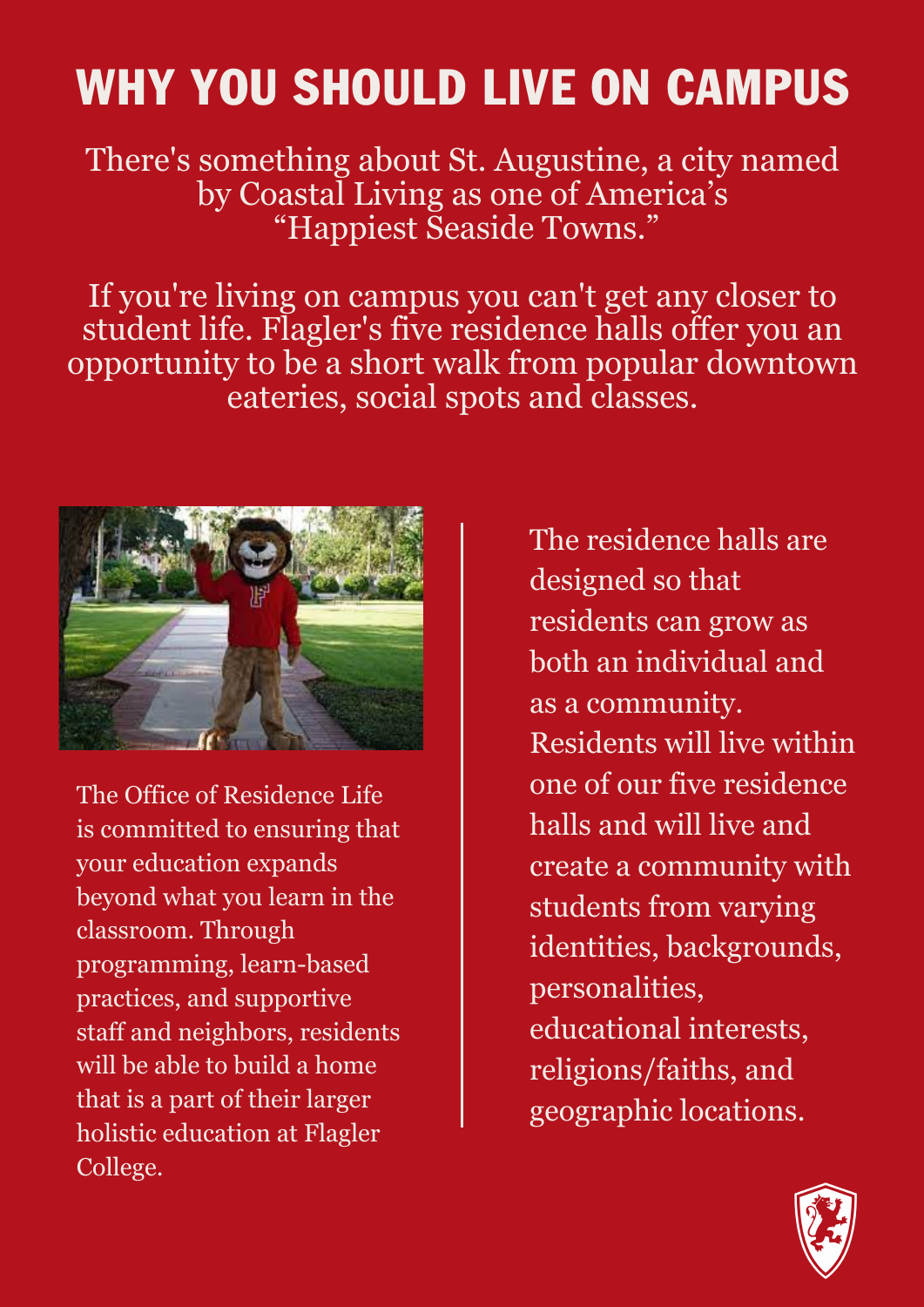## Cedar and Lewis

### Lewis



Cedar and Lewis hall are nearly identical in the fact that they are both jack-and-jill style housing. Nessled in the center of campus, these community-style halls allow for easy friendships to be build and a natural support system at their new home.

Each hall offers common areas to study and build community in, convenient locations to the center of campus, and exciting programs put on by RAs.





Lewis Hall will be the home to our Honors Learning Community.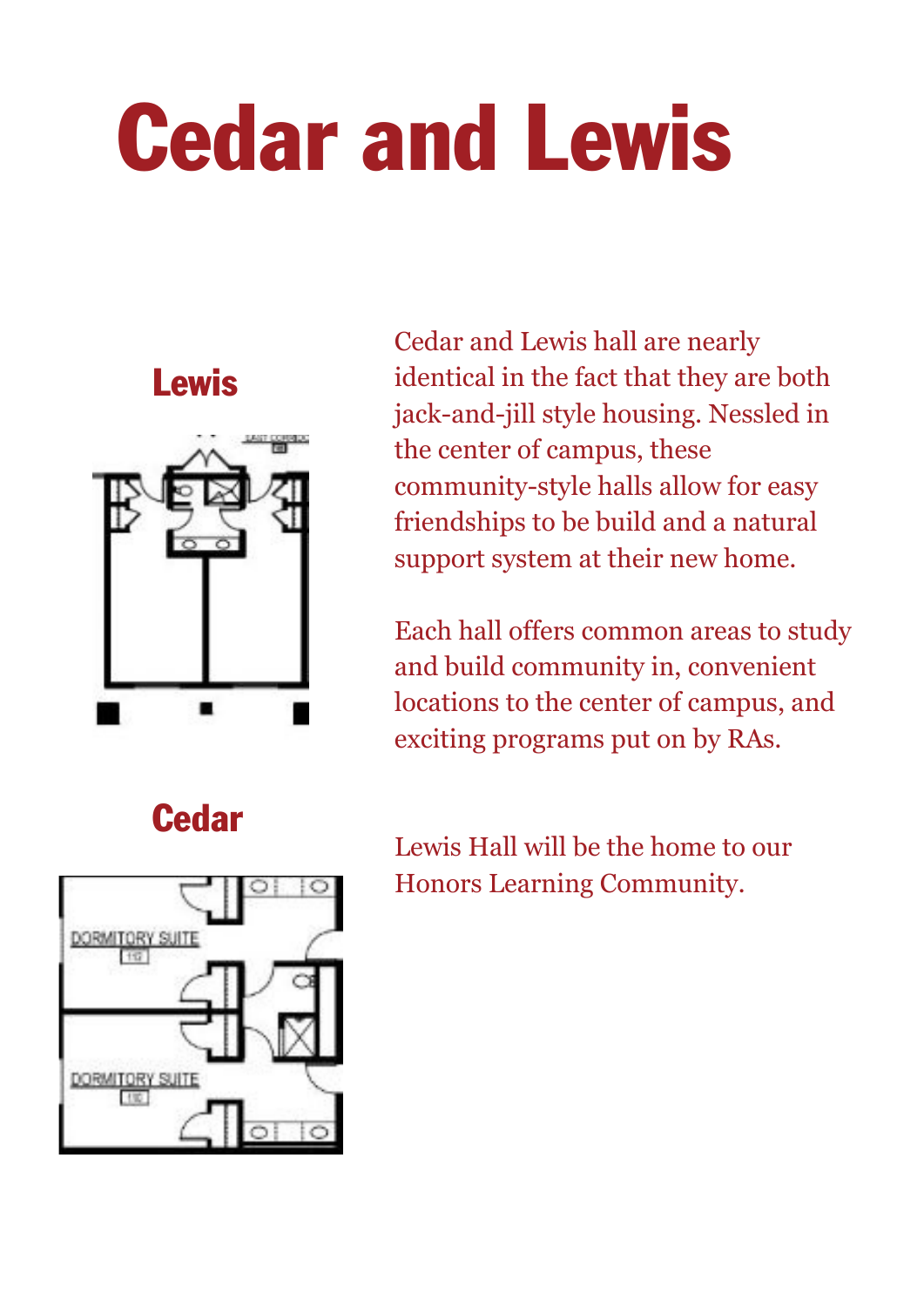### Abare and FEC

Abare and FEC are our traditional upperclass halls that are designed for upperclass learning and living. Each hall has lounges and lobbies designed for communitybuilding and studying. They are also located right on the San Sebastian River, perfect for catching the beautiful sky during sunrise.



Abare is designed with suite style living to mimic a true off-campus apartment. Designed with a double room and a single room, Abare offers the opportunity for three friends to live together.

> You must be a sophomore standing to live in Abare.

Abare FEC



### Suite Style Lving | Historic Towers & Views

FEC offers the opportunity to live within the Historic Florida East Coast (FEC) towers and see the views of the city. With wide windows and a comfortable living space, FEC offers a space for two friends to live together with a private bathroom.

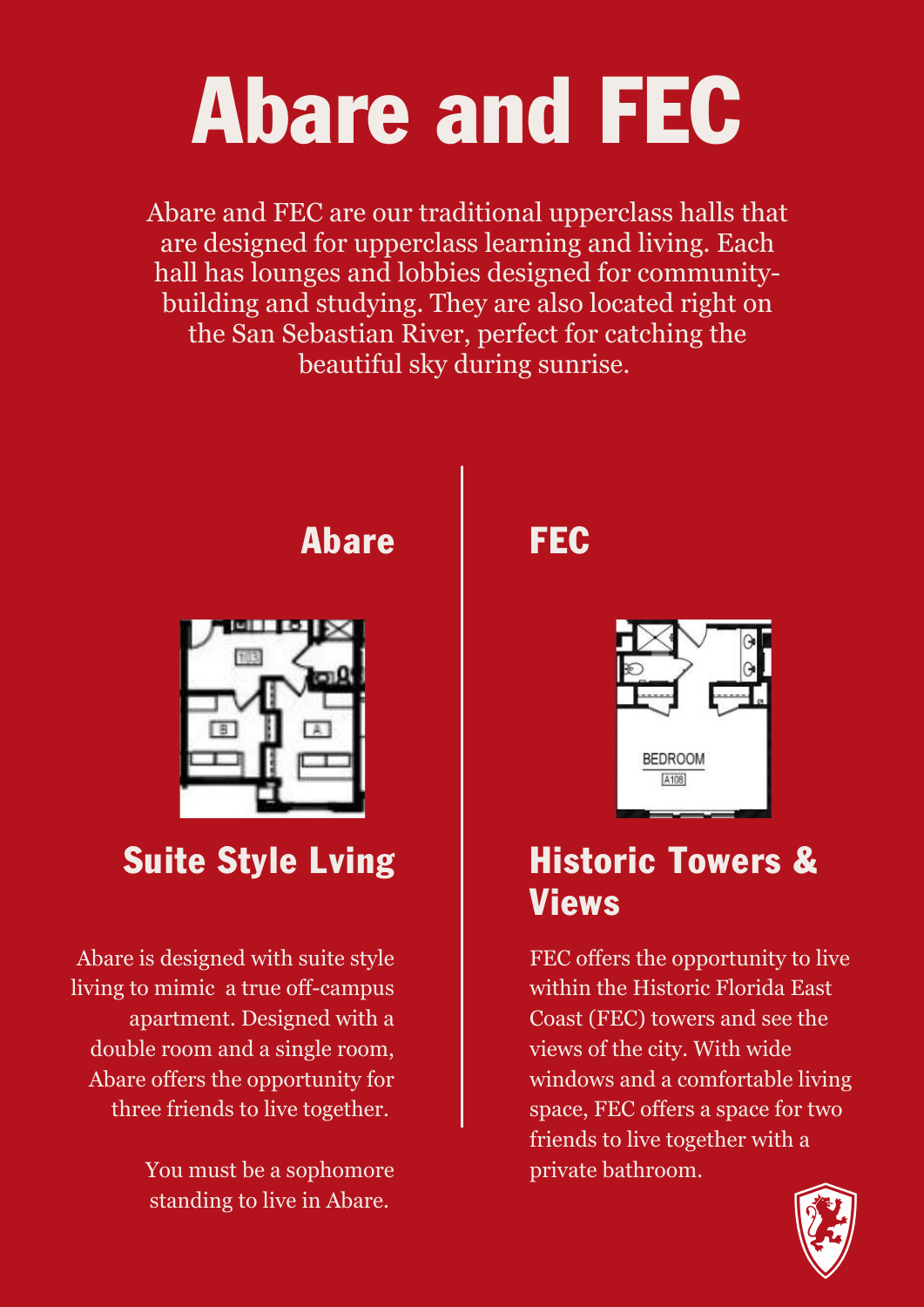



A railroad tycoons dream turns into a unique living experience.

When Henry Flagler designed the historic Ponce de Leon Hotel, he wanted every guest to have a unique experience. Because of that, every room is designed differently with its layout. Residents of Ponce have the unique opportunity to live in the historic hotel, which has been newly upgraded, and walk the same shoes as its many famous guests. Ponce Hall offers study spaces throughout and a natural, built in community that will help all residents thrive.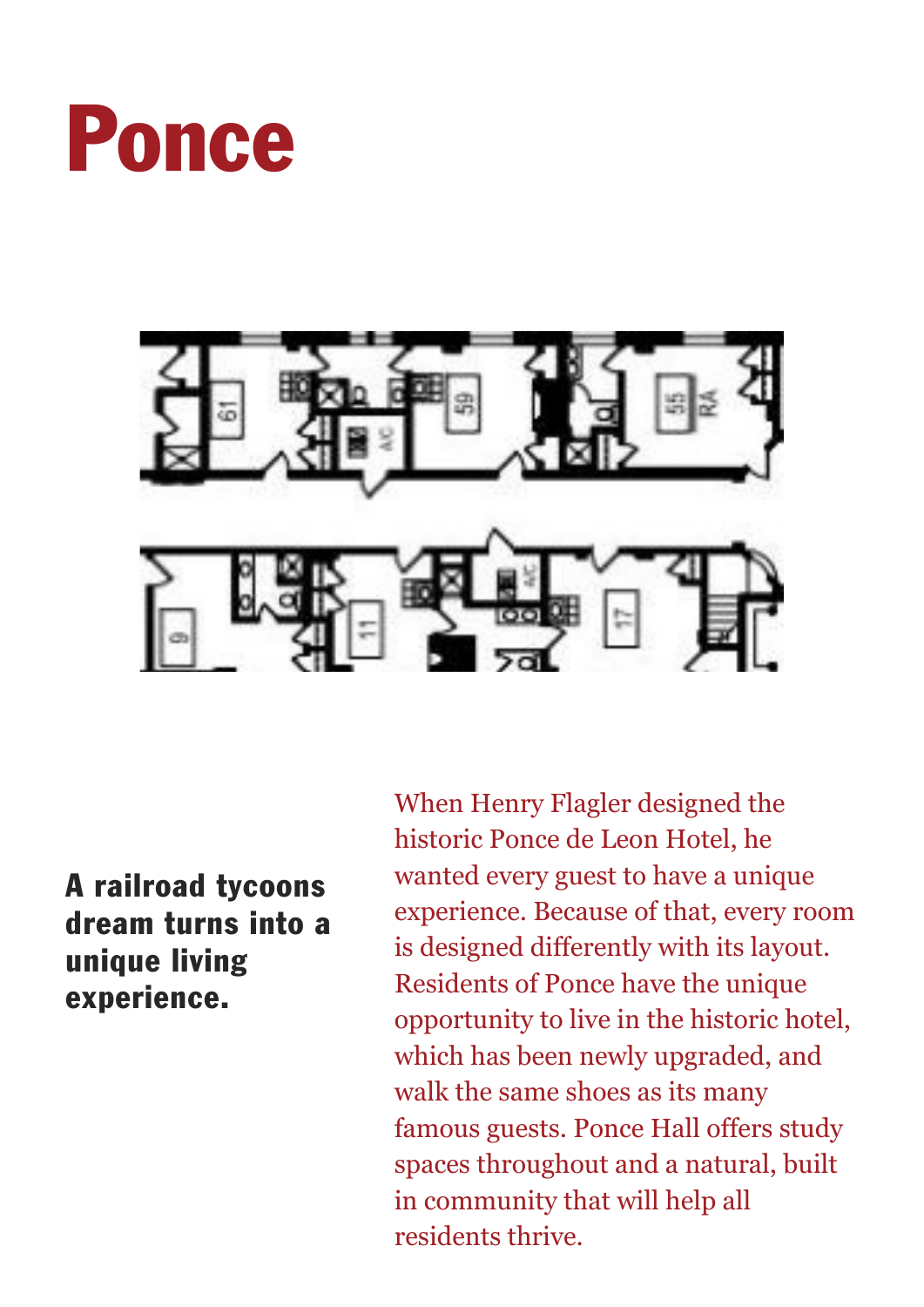# Meet Our Team

### Krissy Lombardo

DIRECTOR OF RESIDENTIAL AND INTEGRATED STUDENT EXPERIENCE

The Director of Residential and Integrated Student Experience oversees the Residence Life Program serving under the Deans within the Division of Student Affairs. The Director is responsible for supervising two professional staff members and a team of student staff, the Resident Advisors and office work study students. The Director is also responsible for educational programming for students within the residence halls.

### Donn Garby

ASSISTANT DIRECTOR OF HOUSING OPERATIONS

The Assistant Director of Housing Operations works to oversee the operations of all residence halls including, but not limited to; room assignments, coordinating work with the Facilities Department, weekly walkthroughs, and key operations. The AD of HO also works closely with the Offices of Enrollment, Marketing and Communications, and Facilities to ensure that the residence halls are taken care of and issues are addressed in a timely manner.

### **COMMUNITY COORDINATOR**

The Community Coordinator assists with the supervision of the RAs and supervises work study students, as well as coordinates campus programming initiatives within the residence halls. Among their duties, they assist with operations tasks, crisis management procedures, and serve as a contact during roommate conflict situations.